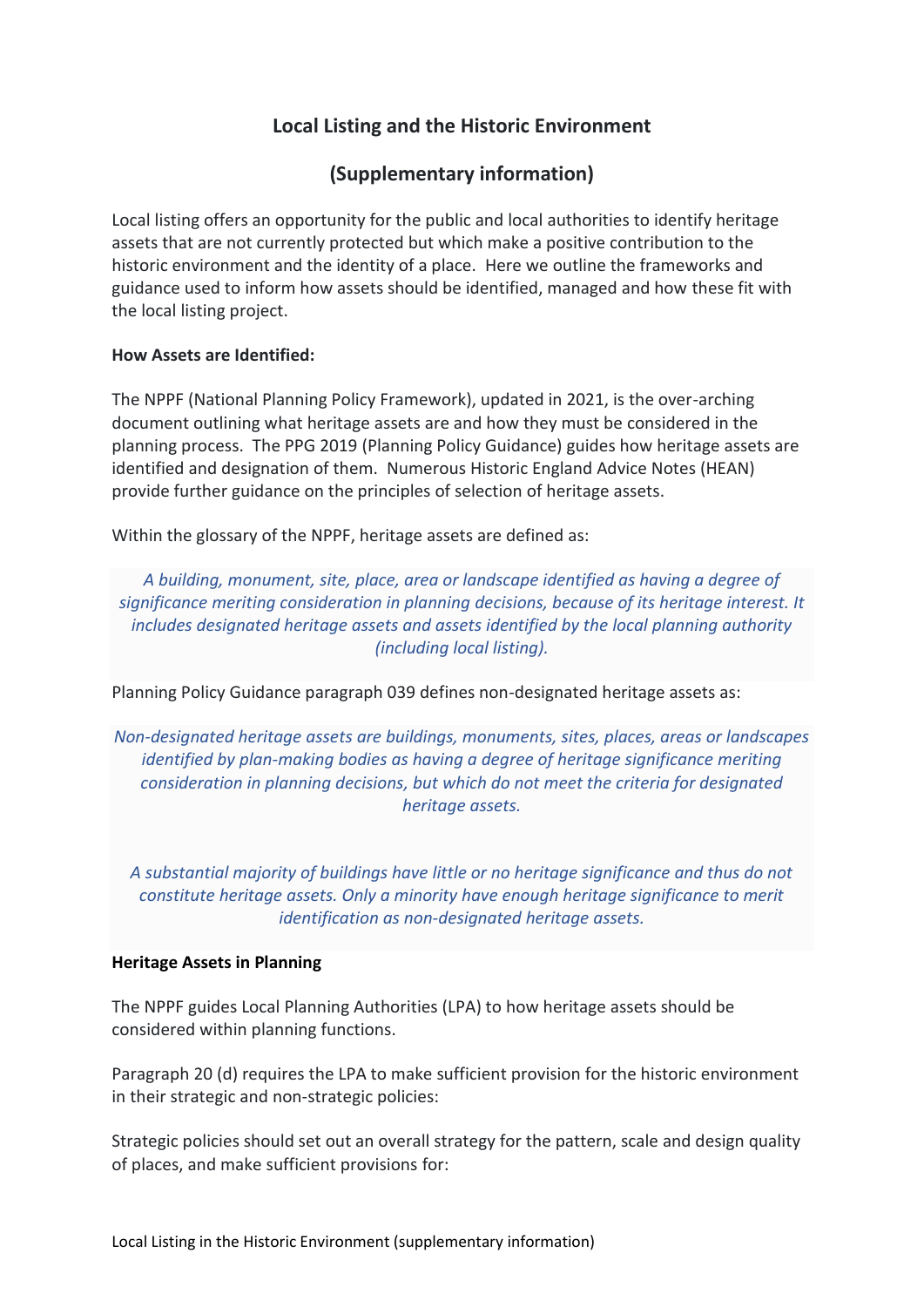conservation and enhancement of the natural, built, and historic environment, including landscapes and green infrastructure, and planning measures to address climate change mitigation and adaptation.

Chapter 16 of the NPPF is wholly dedicated to 'Conserving and enhancing the historic environment'. Planning applicants are required to describe the significance of any heritage asset, including any contribution made by its setting, that may be affected by development proposals. Ensuring information about where locally listed assets are and the significance factors of them and making this publicly available through this website and via the Historic Environment Record (HER) is important for clarity and transparency in the system.

Although Non-Designated Heritage Assets, including those locally listed, are not afforded the same weight of protection in planning decisions as designated assets, they are to be considered by the LPA.

The effect of an application on the significance of a non-designated heritage asset should be taken into account in determining the application. In weighing applications that directly or indirectly affect non-designated heritage assets, a balanced judgement will be required having regard to the scale of any harm or loss and the significance of the heritage asset.

(NPPF 2021 para. 203)

Planning Policy Guidance 040 requires:

Plan-making bodies should make clear and up to date information on non-designated heritage assets accessible to the public to provide greater clarity and certainty for developers and decision-makers. This includes information on the criteria used to select non-designated heritage assets and information about the location of existing assets.

It is important that all non-designated heritage assets are clearly identified as such. In this context, it can be helpful if local planning authorities keep a local list of non-designated heritage assets, incorporating any such assets which are identified by neighbourhood planning bodies. (Advice on local lists can be found on Historic England's website.) They should also ensure that up to date information about non-designated heritage assets is included in the local historic environment record.

### **Historic England Advice**

As the public body that helps people care for, enjoy and celebrate England's historic environment, the local listing project has been guided by Historic England's Advice Note 7 - Local Heritage Listing: Identifying and Conserving Local Heritage ([HEAN7](https://historicengland.org.uk/images-books/publications/local-heritage-listing-advice-note-7/))

Management of the historic environment is informed by [Conservation Principles, Policies](https://historicengland.org.uk/advice/constructive-conservation/conservation-principles/)  [and Guidance](https://historicengland.org.uk/advice/constructive-conservation/conservation-principles/) (2008) which identifies four values associated with heritage assets:

• Evidential - derived from the potential of a place to yield evidence about past human activity